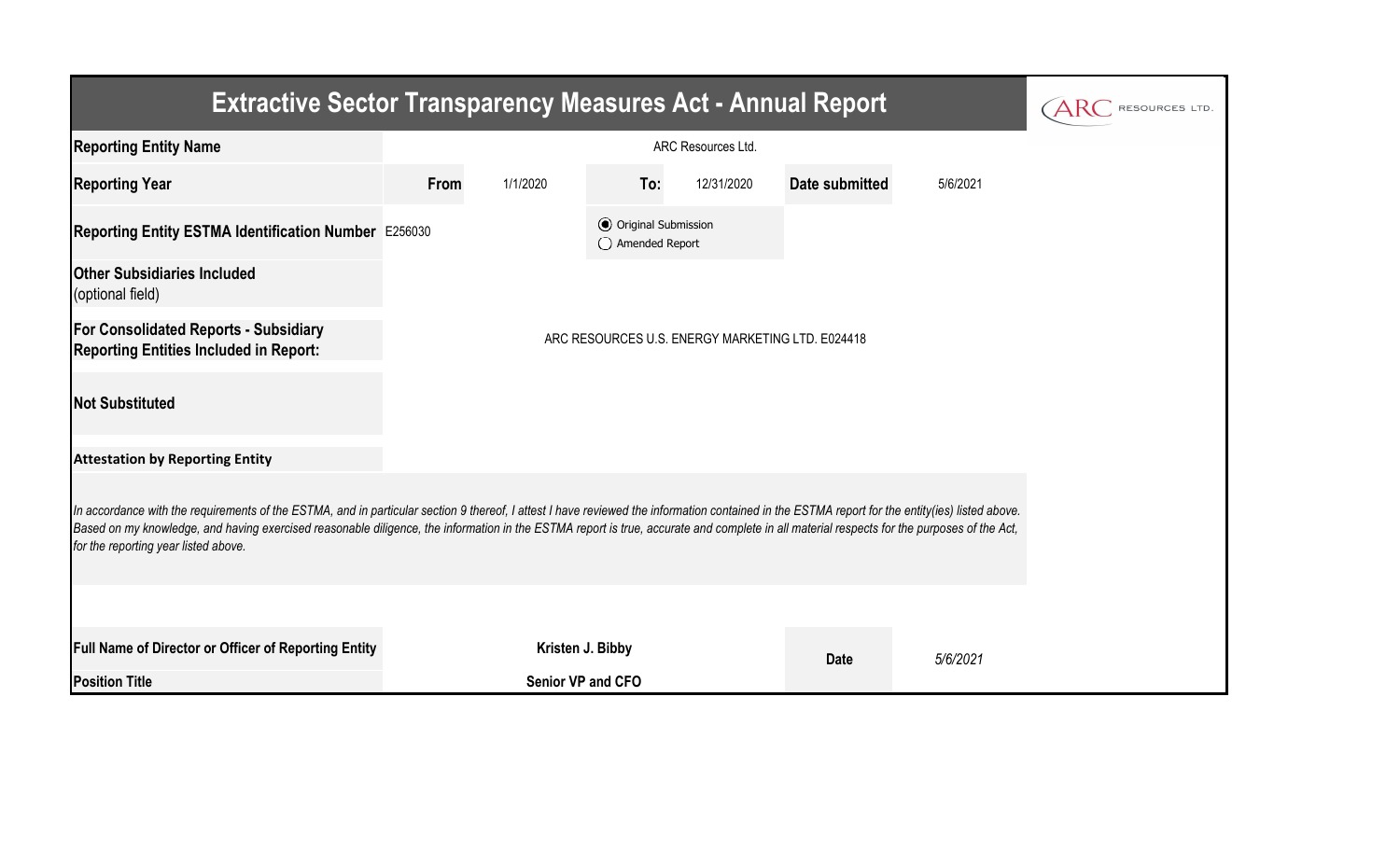| <b>Extractive Sector Transparency Measures Act - Annual Report</b> |                                                    |                                                                                 |              |                  |           |                                |                |                  |                                                         |                                      |                                                                                                                                                                             |
|--------------------------------------------------------------------|----------------------------------------------------|---------------------------------------------------------------------------------|--------------|------------------|-----------|--------------------------------|----------------|------------------|---------------------------------------------------------|--------------------------------------|-----------------------------------------------------------------------------------------------------------------------------------------------------------------------------|
| <b>Reporting Year</b>                                              | From:                                              | 1/1/2020                                                                        | To:          | 12/31/2020       |           |                                |                |                  |                                                         |                                      |                                                                                                                                                                             |
| <b>Reporting Entity Name</b>                                       | ARC Resources Ltd.<br>Currency of the Report CAD   |                                                                                 |              |                  |           |                                |                |                  |                                                         |                                      |                                                                                                                                                                             |
| <b>Reporting Entity ESTMA</b><br><b>Identification Number</b>      | E256030                                            |                                                                                 |              |                  |           |                                |                |                  |                                                         |                                      |                                                                                                                                                                             |
| <b>Subsidiary Reporting</b><br>Entities (if necessary)             | ARC RESOURCES U.S. ENERGY MARKETING LTD. E024418   |                                                                                 |              |                  |           |                                |                |                  |                                                         |                                      |                                                                                                                                                                             |
| <b>Payments by Payee</b>                                           |                                                    |                                                                                 |              |                  |           |                                |                |                  |                                                         |                                      |                                                                                                                                                                             |
| <b>Country</b>                                                     | Payee Name <sup>1</sup>                            | Departments, Agency, etc<br>within Payee that Received<br>Payments <sup>2</sup> | <b>Taxes</b> | <b>Royalties</b> | Fees      | <b>Production Entitlements</b> | <b>Bonuses</b> | <b>Dividends</b> | <b>Infrastructure</b><br>Improvement<br><b>Payments</b> | <b>Total Amount paid</b><br>to Payee | Notes <sup>34</sup>                                                                                                                                                         |
| Canada                                                             | <b>BRAZEAU COUNTY</b>                              |                                                                                 | 5,120,000    |                  |           |                                |                |                  |                                                         | 5,120,000                            |                                                                                                                                                                             |
| Canada                                                             | <b>CLEARWATER COUNTY</b>                           |                                                                                 | 120,000      |                  |           |                                |                |                  |                                                         | 120,000                              |                                                                                                                                                                             |
| Canada                                                             | HALFWAY RIVER FIRST NATION                         |                                                                                 |              |                  | 520,000   |                                |                |                  |                                                         | 520.000                              |                                                                                                                                                                             |
| Canada                                                             | MUNICIPAL DISTRICT OF<br><b>GREENVIEW NO. 16</b>   |                                                                                 | 1,900,000    |                  | 240,000   |                                |                |                  |                                                         | 2,140,000                            |                                                                                                                                                                             |
| Canada                                                             | PROVINCIAL GOVERNMENT -<br><b>ALBERTA</b>          | ALBERTA ENERGY REGULATOR                                                        |              |                  | 1,660,000 |                                |                |                  |                                                         | 1,660,000                            |                                                                                                                                                                             |
| Canada                                                             | PROVINCIAL GOVERNMENT -<br><b>ALBERTA</b>          | ALBERTA PETROLEUM MARKETING<br><b>COMMISSION</b>                                |              | 180,000          |           |                                |                |                  |                                                         | 180,000                              |                                                                                                                                                                             |
| Canada                                                             | PROVINCIAL GOVERNMENT -<br><b>ALBERTA</b>          | MINISTER OF FINANCE, PROVINCE<br>OF ALBERTA                                     |              |                  | 650,000   |                                |                |                  |                                                         | 650,000                              |                                                                                                                                                                             |
| Canada                                                             | PROVINCIAL GOVERNMENT -<br><b>ALBERTA</b>          | PROVINCIAL TREASURER OF<br><b>ALBERTA</b>                                       |              | 16,230,000       | 500,000   |                                |                |                  |                                                         |                                      | Royalties paid in-kind total<br>\$14,030,000 and are valued at the<br>16,730,000 fair market value of the volumes<br>taken in-kind, based on ARC's<br>realized sales price. |
| Canada                                                             | PROVINCIAL GOVERNMENT -<br><b>BRITISH COLUMBIA</b> | ENERGY, MINES AND PETROLEM<br><b>RESOURCES</b>                                  |              |                  | 1,730,000 |                                |                |                  |                                                         | 1,730,000                            |                                                                                                                                                                             |
| Canada                                                             | PROVINCIAL GOVERNMENT -<br><b>BRITISH COLUMBIA</b> | MINISTER OF FINANCE                                                             | 1,730,000    | 25,330,000       | 5,900,000 |                                |                |                  |                                                         | 32,960,000                           |                                                                                                                                                                             |
| Canada                                                             | PROVINCIAL GOVERNMENT -<br><b>BRITISH COLUMBIA</b> | OIL AND GAS COMMISSION                                                          |              |                  | 1,280,000 |                                |                |                  |                                                         | 1,280,000                            |                                                                                                                                                                             |
| Canada                                                             | PROVINCIAL GOVERNMENT -<br>SASKATCHEWAN            | SASKATCHEWAN MINISTRY OF THE<br>ECONOMY                                         |              | 260,000          |           |                                |                |                  |                                                         | 260,000                              |                                                                                                                                                                             |
| Canada                                                             | <b>SADDLE HILLS COUNTY</b>                         |                                                                                 | 300,000      |                  |           |                                |                |                  |                                                         | 300,000                              |                                                                                                                                                                             |
| Canada                                                             | TOWN OF DRAYTON VALLEY                             |                                                                                 | 420,000      |                  |           |                                |                |                  |                                                         | 420,000                              |                                                                                                                                                                             |
| <b>Additional Notes:</b>                                           | All payments were made in Canadian dollars.        |                                                                                 |              |                  |           |                                |                |                  |                                                         |                                      |                                                                                                                                                                             |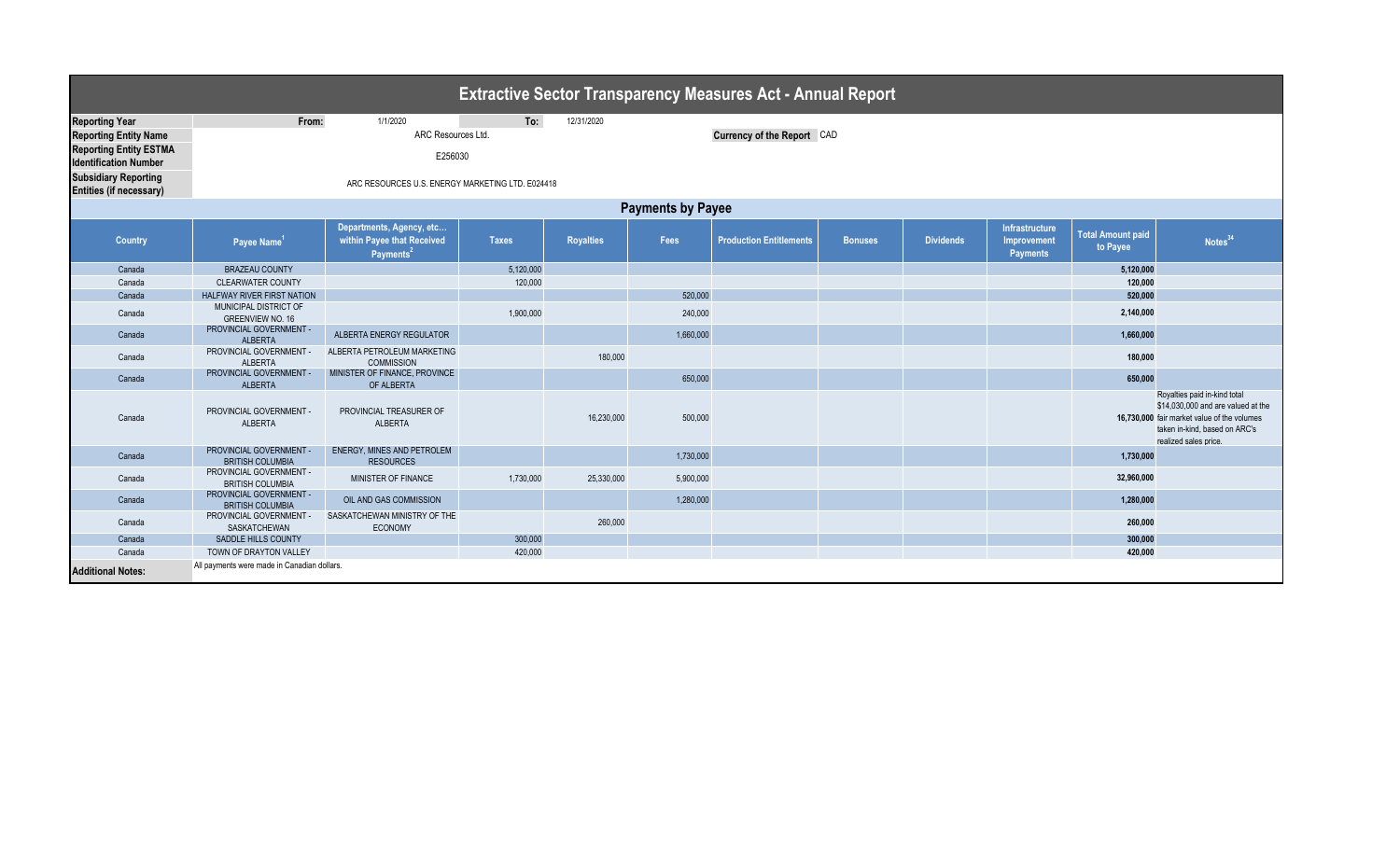| <b>Extractive Sector Transparency Measures Act - Annual Report</b> |                                                  |              |                    |            |                                          |                            |                  |                                                  |                                        |                                                                                                                                                                              |  |
|--------------------------------------------------------------------|--------------------------------------------------|--------------|--------------------|------------|------------------------------------------|----------------------------|------------------|--------------------------------------------------|----------------------------------------|------------------------------------------------------------------------------------------------------------------------------------------------------------------------------|--|
| <b>Reporting Year</b>                                              | From:                                            | 1/1/2020     | To:                | 12/31/2020 |                                          |                            |                  |                                                  |                                        |                                                                                                                                                                              |  |
| <b>Reporting Entity Name</b>                                       |                                                  |              | ARC Resources Ltd. |            |                                          | Currency of the Report CAD |                  |                                                  |                                        |                                                                                                                                                                              |  |
| <b>Reporting Entity ESTMA</b><br><b>Identification Number</b>      | E256030                                          |              |                    |            |                                          |                            |                  |                                                  |                                        |                                                                                                                                                                              |  |
| <b>Subsidiary Reporting</b><br><b>Entities (if necessary)</b>      | ARC RESOURCES U.S. ENERGY MARKETING LTD. E024418 |              |                    |            |                                          |                            |                  |                                                  |                                        |                                                                                                                                                                              |  |
| <b>Payments by Project</b>                                         |                                                  |              |                    |            |                                          |                            |                  |                                                  |                                        |                                                                                                                                                                              |  |
| <b>Country</b>                                                     | Project Name <sup>1</sup>                        | <b>Taxes</b> | <b>Royalties</b>   | Fees       | <b>Production</b><br><b>Entitlements</b> | <b>Bonuses</b>             | <b>Dividends</b> | Infrastructure<br>Improvement<br><b>Payments</b> | <b>Total Amount paid</b><br>by Project | Notes <sup>23</sup>                                                                                                                                                          |  |
| Canada                                                             | Northeast British Columbia                       | 1,740,000    | 25,330,000         | 9,430,000  |                                          |                            |                  |                                                  | 36,500,000                             |                                                                                                                                                                              |  |
| Canada                                                             | Northern Alberta                                 | 7,850,000    | 16,410,000         | 3,020,000  |                                          |                            |                  |                                                  |                                        | Royalties paid in-kind total<br>\$14,030,000 and are valued at the fair<br>27,280,000 market value of the volumes taken in-<br>kind, based on ARC's realized sales<br>price. |  |
| Canada                                                             | Redwater                                         |              |                    | 10,000     |                                          |                            |                  |                                                  | 10,000                                 |                                                                                                                                                                              |  |
| Canada                                                             | Saskatchewan                                     |              | 260,000            |            |                                          |                            |                  |                                                  | 260,000                                |                                                                                                                                                                              |  |
| <b>Additional Notes<sup>3</sup>:</b>                               | All Payments were made in Canadian dollars.      |              |                    |            |                                          |                            |                  |                                                  |                                        |                                                                                                                                                                              |  |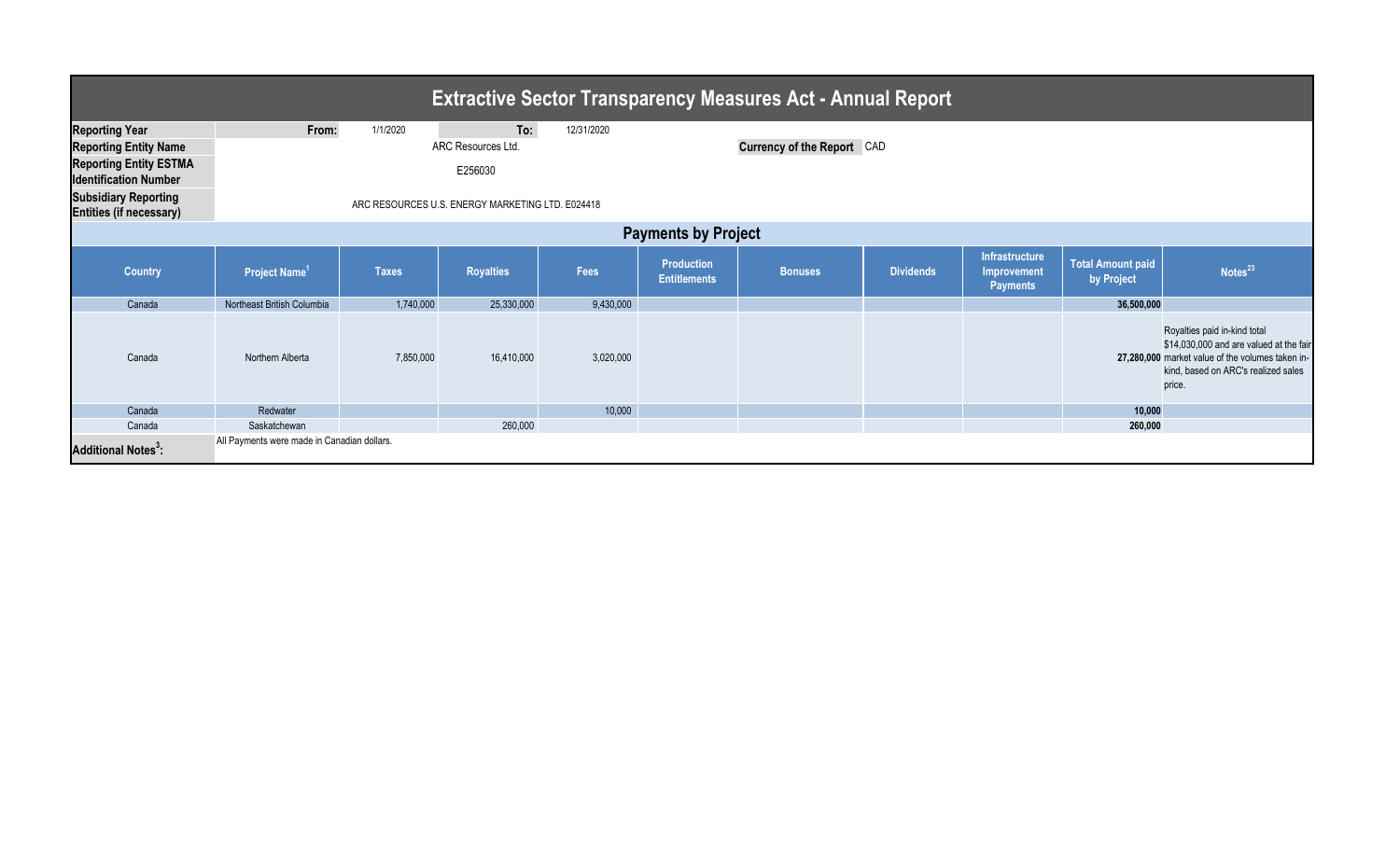

# **INTRODUCTION**

ARC Resources Ltd. and its subsidiaries (collectively the "Company" or "ARC") has prepared the following report ("the Report") of payments made to government entities for the year ended December 31, 2020 as required by the Extractive Sector Transparency Measures Act S.C. 2014, c.39, s.376 ("ESTMA" or the "Act").

ARC makes a broader socio-economic contribution to the local areas in which we operate in addition to the payments that are required to be reported under the Act. For further information on such broader contributions, please refer to ARC's Sustainability Report.

## **BASIS OF PREPARATION**

The Report has been prepared in accordance with the requirements of the Act and the Natural Resources Canada ("NRCan") Technical Reporting Specifications. The Technical Reporting Specifications provides specifications with regards to the form and manner of reporting. The following is a summary of judgments and definitions that ARC has made for the purpose of preparing the Report.

#### **Payee**

For purposes of the Act, a payee is:

- a) Any government in Canada or in a foreign state.
- b) A body that is established by two or more governments.

c) Any trust, board, commission, corporation or body or other authority that is established to exercise or perform, or that exercises or performs, a power, duty, or function of a government for a government referred to in paragraph (a) above or a body referred to in paragraph (b) above.

Payees include governments at any level, including national, regional, state/provincial, or local/municipal levels. Payees include Crown corporations and other state-owned enterprises that are exercising or performing a power, duty, or function of government.

The individual department, agency or other body of the payee that received the payment is disclosed, where practical, in a supplementary note to the Report.

## **Activities within the scope of the Report**

Payments made by ARC to payees relating to the commercial development of oil, gas, and minerals ("commercial development") are disclosed in this Report. ARC makes payments related to its initial processing activities which are integrated with its extraction operations and comprise commercial development. The Report excludes payments that are not related to ARC's commercial development activities, as defined by the Act and in the associated Guidance document published by NRCan.

#### **Project**

Payments are reported at the project level except for payments that are not attributable to a specific project and are reported at the entity level. Corporate income taxes, which are typically not levied at a project level, are an example of this.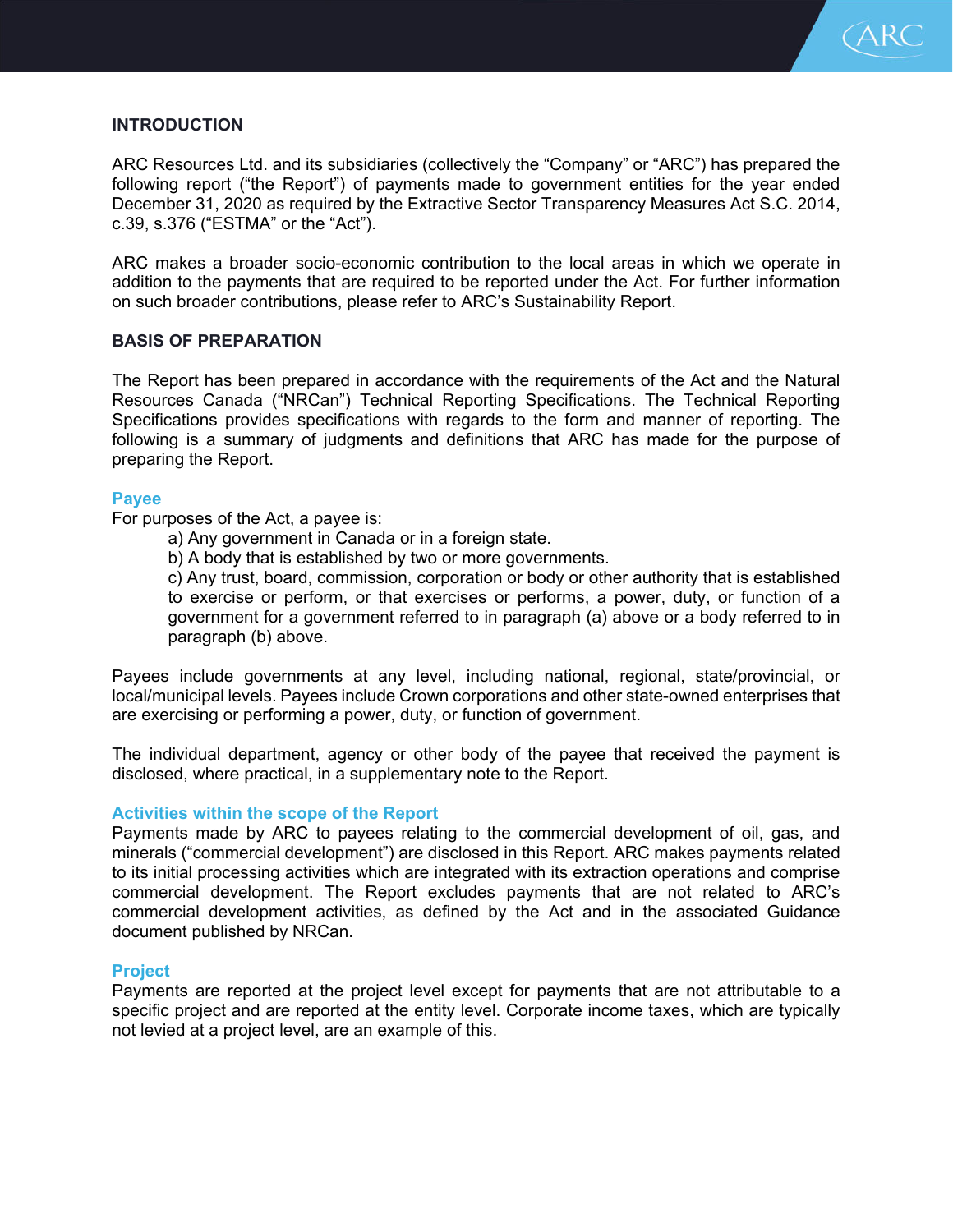A "project" means the operational activities that are governed by a single contract, license, lease, concession, or similar legal agreement and form the basis for payment liabilities with a government. However, if multiple such agreements are substantially interconnected, ARC has aggregated such interconnected agreements into a single "Project" for reporting purposes, as permitted under the Act and the associated Technical Reporting Specifications published by NRCan.

(ARC

# **Cash and in-kind payments**

Payments are reported on a cash basis, meaning they are reported in the period in which they are paid. In-kind payments are converted to an equivalent cash value based on cost or, if cost is not determinable, the in-kind payment is reported at the fair market value. The valuation method for each payment has been disclosed in a supplementary note to the Report.

All information is reported in Canadian dollars ("Cdn\$"). Payments to the "same payee" that meet or exceed \$100,000 Cdn in one category of payment are disclosed. Payments disclosed are rounded to the nearest \$10,000 Cdn.

## **Payments made in situations of joint control**

Where ARC has itself made a reportable payment to a payee, regardless of whether ARC is the operator, the full amount paid has been disclosed; this is the case even where ARC as the operator has been proportionally reimbursed by its non-operating partners through a partner billing process.

## **Payment Categories**

The information is reported under the following payment categories.

#### *Taxes*

This category may include taxes paid by ARC on its income, profits, or production. Taxes reported include property taxes, business taxes and certain provincial resource surcharges. Consumption taxes and personal income taxes are excluded.

## *Royalties*

These are payments for the rights to extract oil and gas resources, typically at a set percentage of revenue less any deductions that may be taken. Royalties paid in kind are also reported under this category.

#### *Fees*

This category may include rental fees, entry fees and regulatory charges as well as fees or other consideration for licenses, permits or concessions. Amounts paid in ordinary course commercial transactions in exchange for services provided by a payee are excluded.

#### *Production entitlements*

A payee's share of oil, gas, or mineral production under a production sharing agreement or a similar contractual or legislated arrangement is reported under this category. For the year ended December 31, 2020, there were no reportable production entitlement payments to a payee.

#### *Bonuses*

Signing, discovery, production and any other type of bonuses paid to a payee are reported under this category. For the year ended December 31, 2020, there were no reportable bonus payments to a payee.